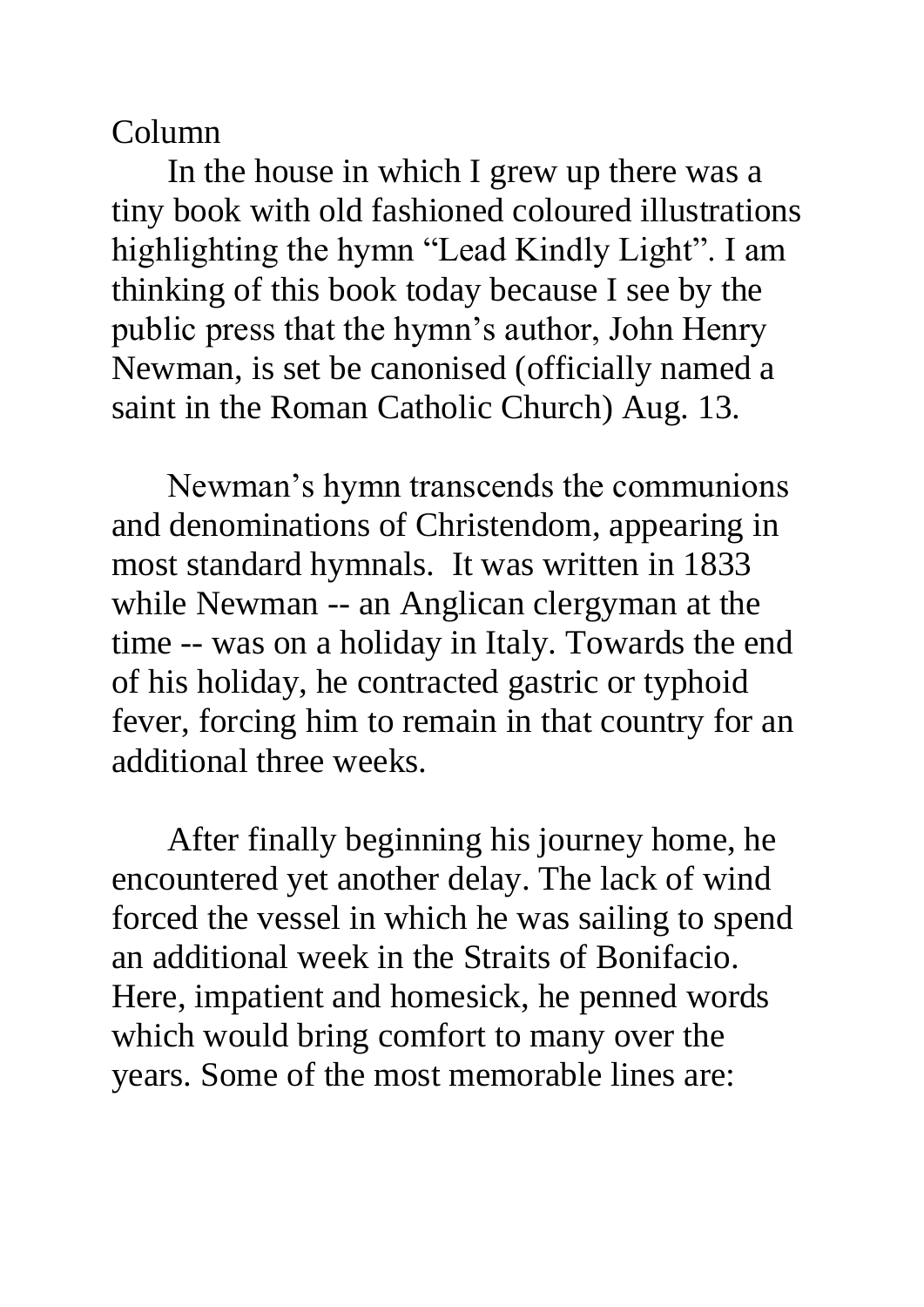"The night is dark, and I am far from home, / Lead Thou me on! / Keep Thou my feet; I do not ask to see / The distant scene; one step enough for me."

"So long Thy power hath blest me, sure it still Will lead me on. / O'er moor and fen, o'er crag and torrent, till / The night is gone."

According to one account, the hymn was sung on the ill-fated Titanic shortly before the vessel struck an iceberg on April 14, 1912. In a few hours, the same words were sung on one or more lifeboats as the occupants awaited rescue.

Perhaps you find yourself today in a situation not unlike that of Newman's – life's steering wheel seems to have been taken out of your hands. In the past, events and plans seem to have been very much under your control, but no more. No longer are you the "master of your own fate . . . the captain of your ship".

If that is where you find yourself today, why not turn Newman's verse into a prayer: "I loved to choose and see my path; but now / Lead Thou me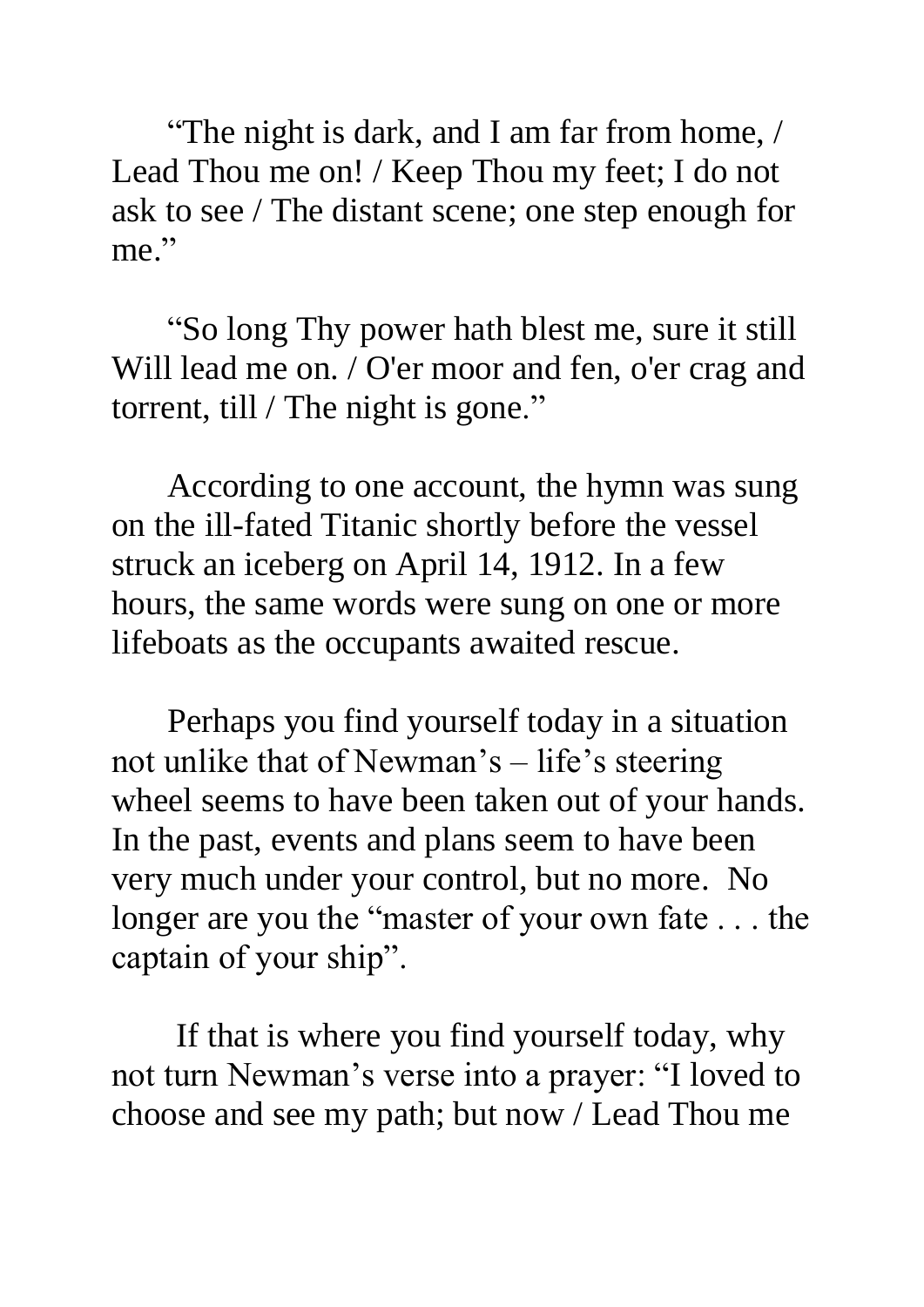on! / I loved the garish day, and, spite of fears, / Pride ruled my will. Remember not past years!"

Newman departed this life Aug, 11, 1890, in Birmingham, England. His words, however, still speak. On the occasion of his honouring this month in Rome, let us, regardless of our church affiliation, lift a glass to him!

 *O LORD, support us all the day long, until the shadows lengthen and the evening comes, and the busy world is hushed, and the fever of life is over, and our work is done. Then in thy mercy grant us a safe lodging, and a holy rest, and peace at the last. Amen.* (Words attributed to Newman)

*The Rev. Victor H. Morgan is rector of St. Luke's Episcopal Church, Blue Ridge.*